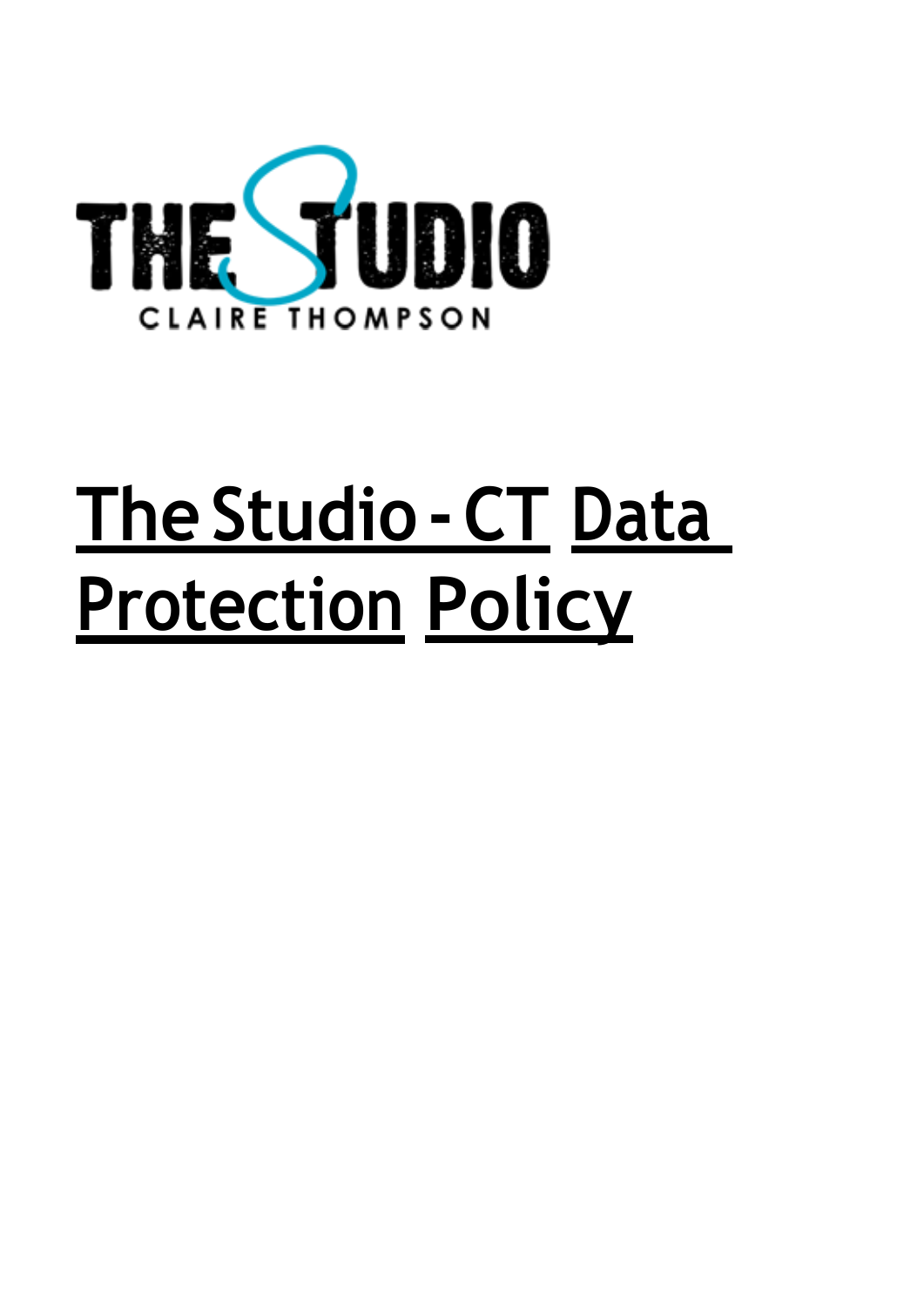## **Data protectionpolicy**

#### **Context and overview**

#### **Key details**

- Policy prepared by: Claire Thompson
- Approved by board / management on: 14/04/2018
- Policy becameoperational on: 15/04/2018
- Nextreview date: 15/04/2019

#### **Introduction**

The Studio – CT needs to gather and use certain information about individuals.

Thesecanincludecustomers, suppliers,businesscontacts,employeesandother people the organisation has a relationship with or may need to contact.

Thispolicydescribes howthispersonal datamust be collected, handled and stored to meet the company's data protection standards — and to comply with the law.

### **Why this policy exists**

This data protection policy ensures The Studio – CT :

- Complies with data protection law and follow good practice
- Protects the rights of staff, customers and partners
- Is open about how it stores and processes individuals' data
- Protects itself from the risks of a data breach

#### **Data protectionlaw**

The Data Protection Act 1998 describes how organisations  $-$  including The Studio -  $CT$ must collect, handle and store personal information.

These rules apply regardless of whether data is stored electronically, on paper or on other materials.

To comply with the law, personal information must be collected and used fairly, stored safely and not disclosed unlawfully.

TheDataProtectionActis underpinnedby eightimportantprinciples.These say that personal datamust:

- 1. Be processed fairly and lawfully
- 2. Be obtained only for specific, lawful purposes
- 3. Be adequate, relevant and not excessive
- 4. Be accurate and kept up to date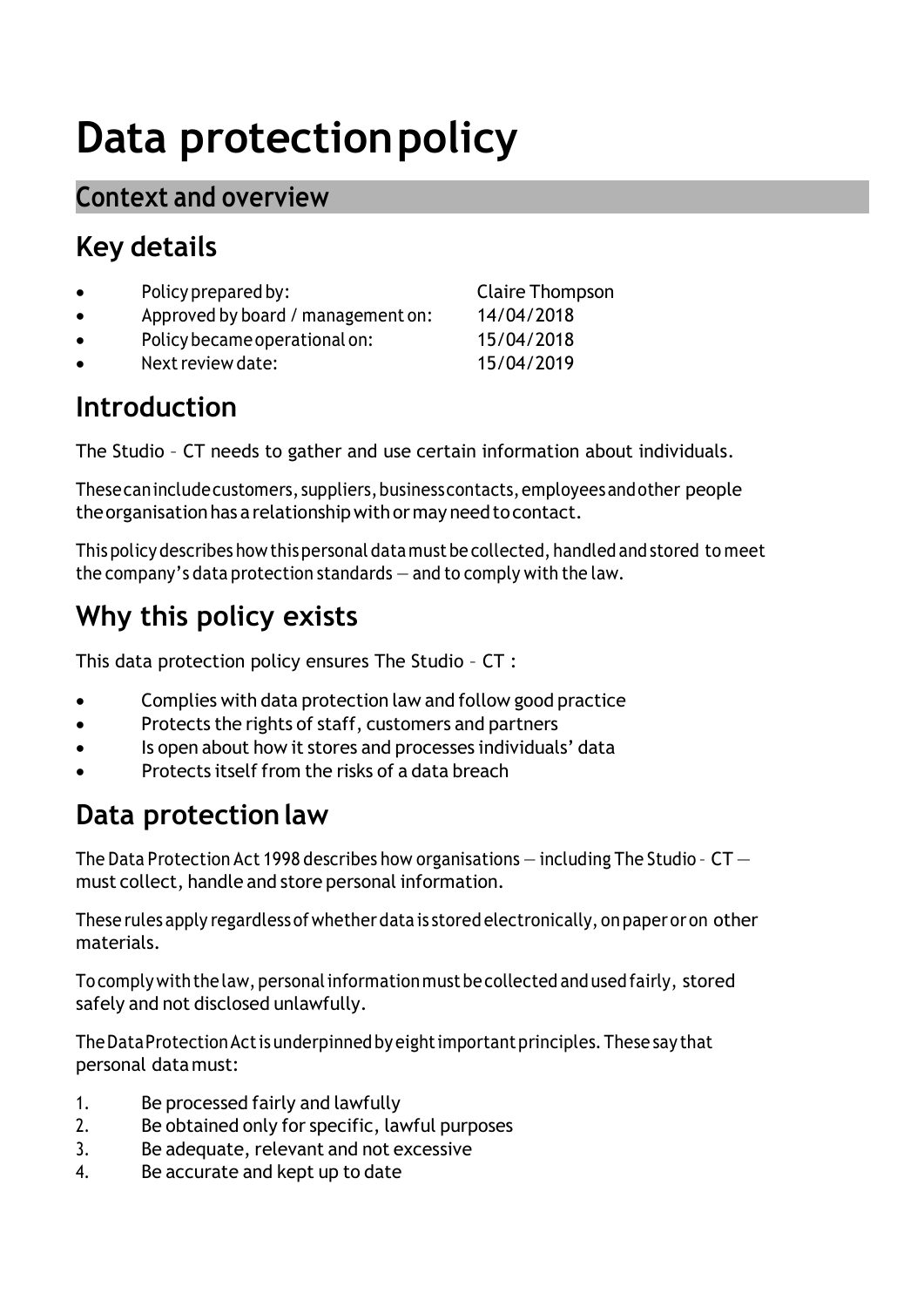- 5. Not be held for any longer than necessary
- 6. Processed in accordance with the rights of data subjects
- 7. Be protected in appropriate ways
- 8. Notbe transferred outside the European EconomicArea (EEA), unless that

country orterritory also ensures anadequatelevel of protection

#### **People, risks and responsibilities**

#### **Policy scope**

This policy applies to:

- The head office of The Studio CT
- All branches of The Studio CT
- All staff and volunteers of The Studio CT
- All contractors, suppliers and other people working on behalf of The Studio CT

It applies to all data that the company holds relating to identifiable individuals, even if that information technically fallsoutside of the Data Protection Act 1998. This can include:

- Names of individuals
- Postal addresses
- Email addresses
- Telephone numbers
- ... plus any other information relating to individuals

#### **Data protectionrisks**

This policy helps to protect The Studio – CT from some very real data security risks, including:

• **Breaches of confidentiality.** For instance, information being given out inappropriately.

• **Failingtoofferchoice.**Forinstance,allindividuals shouldbefreetochoose how the company uses data relating to them.

• **Reputationaldamage.**Forinstance,thecompany couldsufferifhackers successfully gained access to sensitive data.

#### **Responsibilities**

EveryonewhoworksfororwithTheStudio–CT hassomeresponsibilityfor ensuring data is collected, stored and handled appropriately.

Each team that handles personal data must ensure thatitis handled and processed in line with this policy and data protection principles.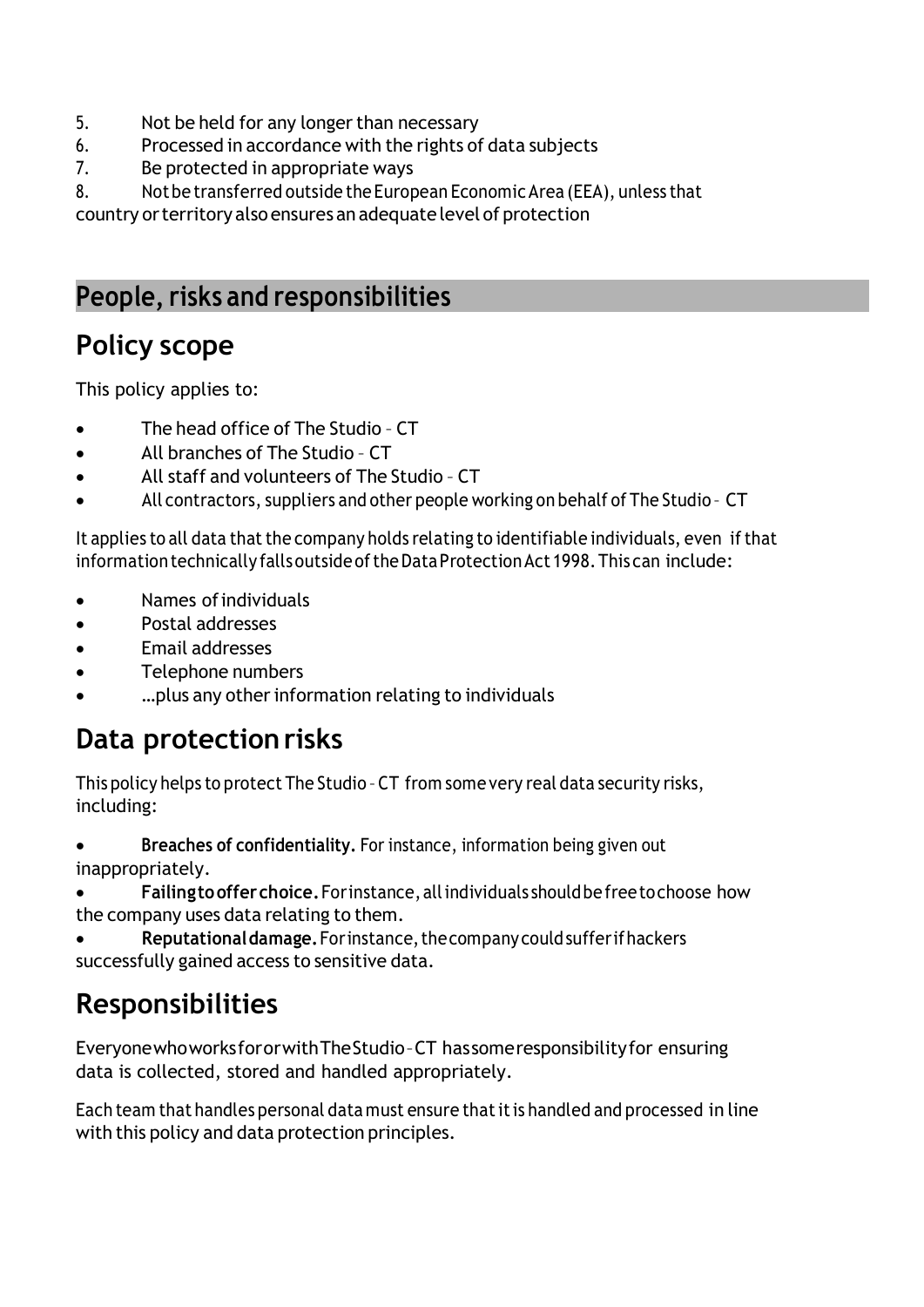However, these people have key areas of responsibility:

• The **board of directors** is ultimately responsible for ensuring that The Studio –CT meets its legal obligations.

• The **Claire Thompson ,** The Studio – CT **,** is responsible for:

o Keepingtheboardupdatedaboutdataprotectionresponsibilities, risks andissues.

o Reviewingalldataprotectionproceduresandrelatedpolicies,inline with an agreed schedule.

Arranging data protection training and advice for the people covered by this policy.

Handling data protection questions from staff and anyone else covered by this policy.

o Dealing with requests from individuals to see the data The Studio – CT holds about them (also called 'subject access requests').

Checking and approving any contracts or agreements with third parties that may handle the company's sensitive data.

• The **Claire Thompson,** The Studio – CT **,** is responsible for:

Ensuring all systems, services and equipment used for storing data meet acceptable security standards.

Performing regular checks and scans to ensure security hardware and software is functioning properly.

o Evaluating any third-party services thecompany isconsideringusing to storeorprocessdata.Forinstance,cloudcomputingservices.

• The **Claire Thompson,** The Studio – CT **,** is responsible for:

o Approvinganydataprotectionstatements attachedto communications such as emails and letters.

o Addressing any data protectionqueries from journalists ormedia outlets likenewspapers.

Where necessary, working with other staff to ensure marketing initiatives abide by data protection principles.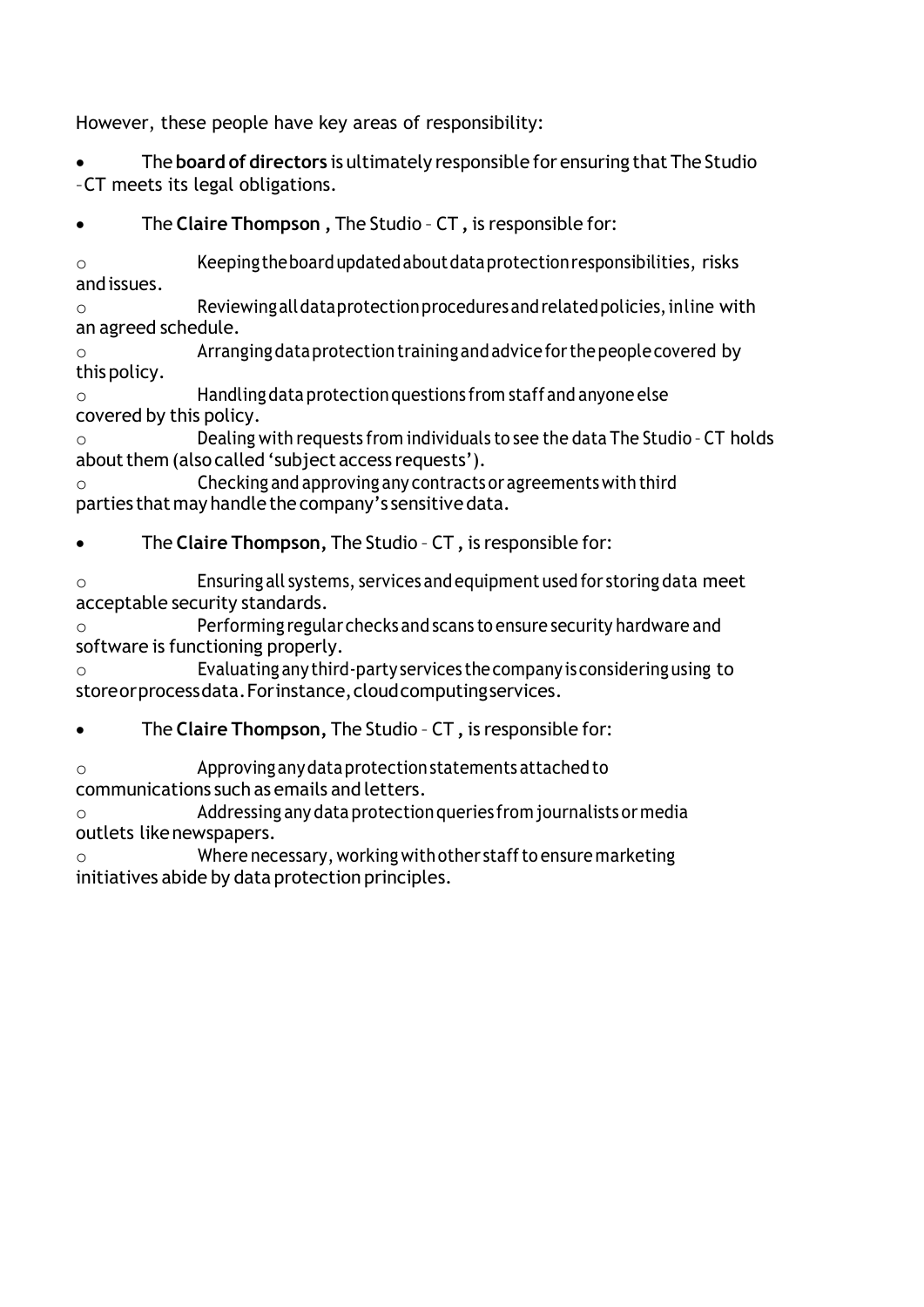#### **General staffguidelines**

- The only people able to access data covered by this policy should be those who **need itfor their work**.
- Data **should not be shared informally**. When access to confidential information is required, employees can request it from their line managers.
- The Studio CT **will provide training** to all employees to help them understand their responsibilities when handling data.
- Employees should keep all data secure, by taking sensible precautions and following the guidelines below.
- In particular, **strongpasswords must beused** and they should neverbe shared.
- Personal data**shouldnotbedisclosed**to unauthorisedpeople,eitherwithin the company or externally.
- Data should be **regularly reviewed and updated** ifitis found to be out of date. If no longer required, it should be deleted and disposed of.
- Employees**shouldrequesthelp**fromtheirlinemanagerorthedata protection officer if they are unsure about any aspect of data protection.

#### **Data storage**

These rules describe how and where data should be safely stored. Questions about storing data safely can be directed to the IT manager or data controller.

When data is **stored on paper,**it should be keptin a secure place where unauthorised people cannot see it.

These guidelines also apply to data that is usually stored electronically but has been printed out for some reason:

- When notrequired,the paper orfiles should be kept**in a locked drawer or filing cabinet**.
- Employees should make sure paper and printouts are **notleft where unauthorised people could see them, like on a printer.**

• **Data printouts should be shredded** and disposed of securely when no longer required.

Whendatais **storedelectronically**,itmustbeprotectedfromunauthorisedaccess, accidental deletion and malicious hacking attempts: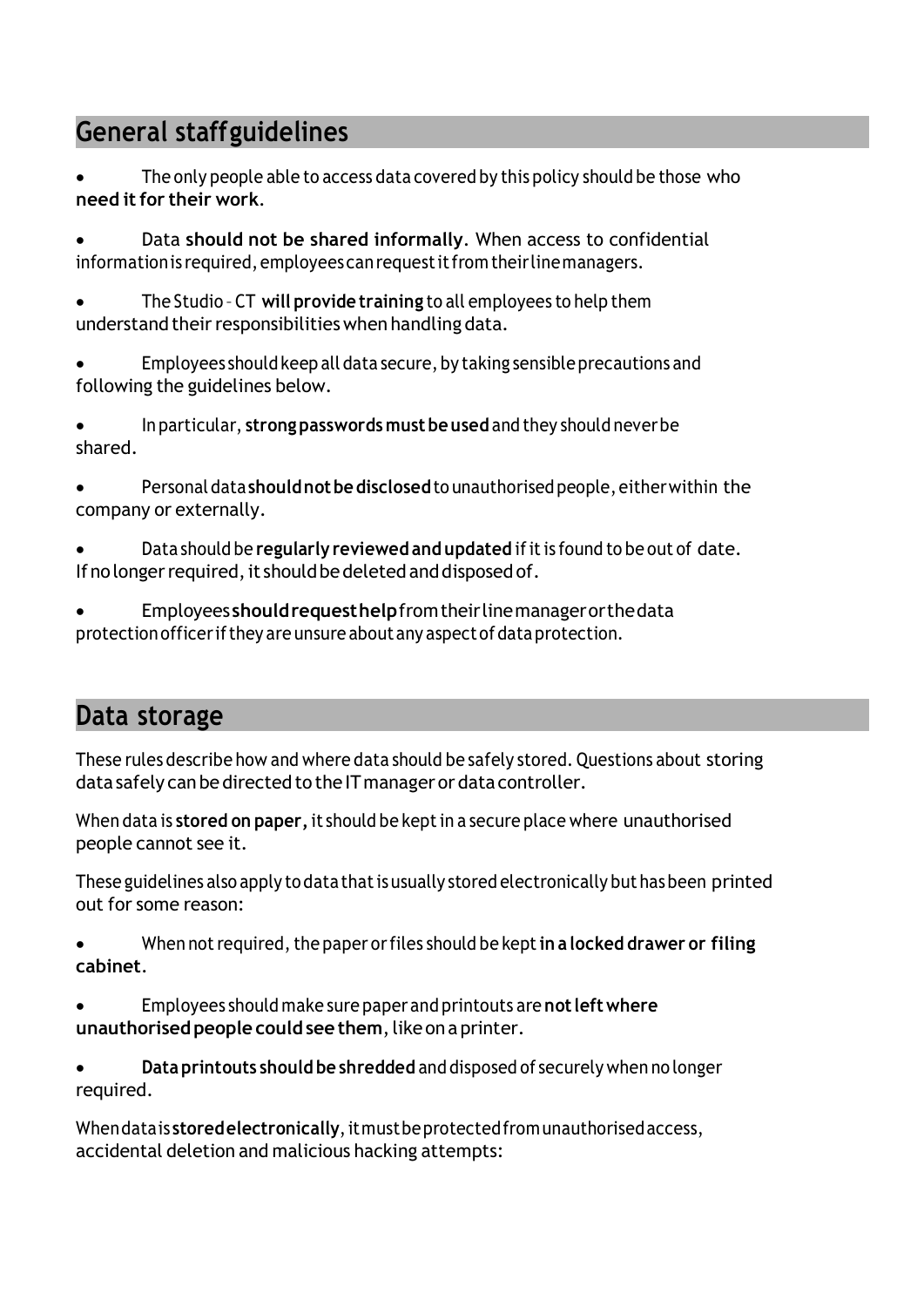• Datashould be**protectedby strongpasswords** thatarechanged regularly and never shared between employees.

- If data is **stored on removable media** (like a CD or DVD),these should be kept locked away securely when not being used.
- Data should only be stored on **designated drives and servers**, and should only beuploaded to an**approvedcloudcomputingservices**.
- Servers containingpersonal datashould be**sitedina securelocation**, away from general office space.
- Datashould be **backedupfrequently**. Thosebackups should be tested regularly, in line with the company's standard backup procedures.
- Data should**never besaved directly** tolaptops or othermobiledevices like tablets or smart phones.
- All servers and computers containing data should be protected by **approved security software and a firewall**.

#### **Datause**

PersonaldataisofnovaluetoTheStudio–CT unlessthebusinesscanmakeuseof it. However, it is when personal data is accessed and used that it can be at the greatest risk of loss, corruption or theft:

- When working with personal data, employees should ensure **the screens of their computers are always locked** whenleft unattended.
- Personal data should not be shared informally. In particular, it should never be sent by email, as this form of communication is not secure.
- Data must be **encrypted before being transferred electronically**. The IT manager can explain how to send data to authorised external contacts.
- Personaldatashould**neverbetransferredoutsideoftheEuropean Economic Area**.
- Employees **shouldnot save copies of personaldata to their own computers.** Always access and update the central copy of any data.

#### **Data accuracy**

The law requires The Studio – CT to take reasonable steps to ensure data is kept accurate and up to date.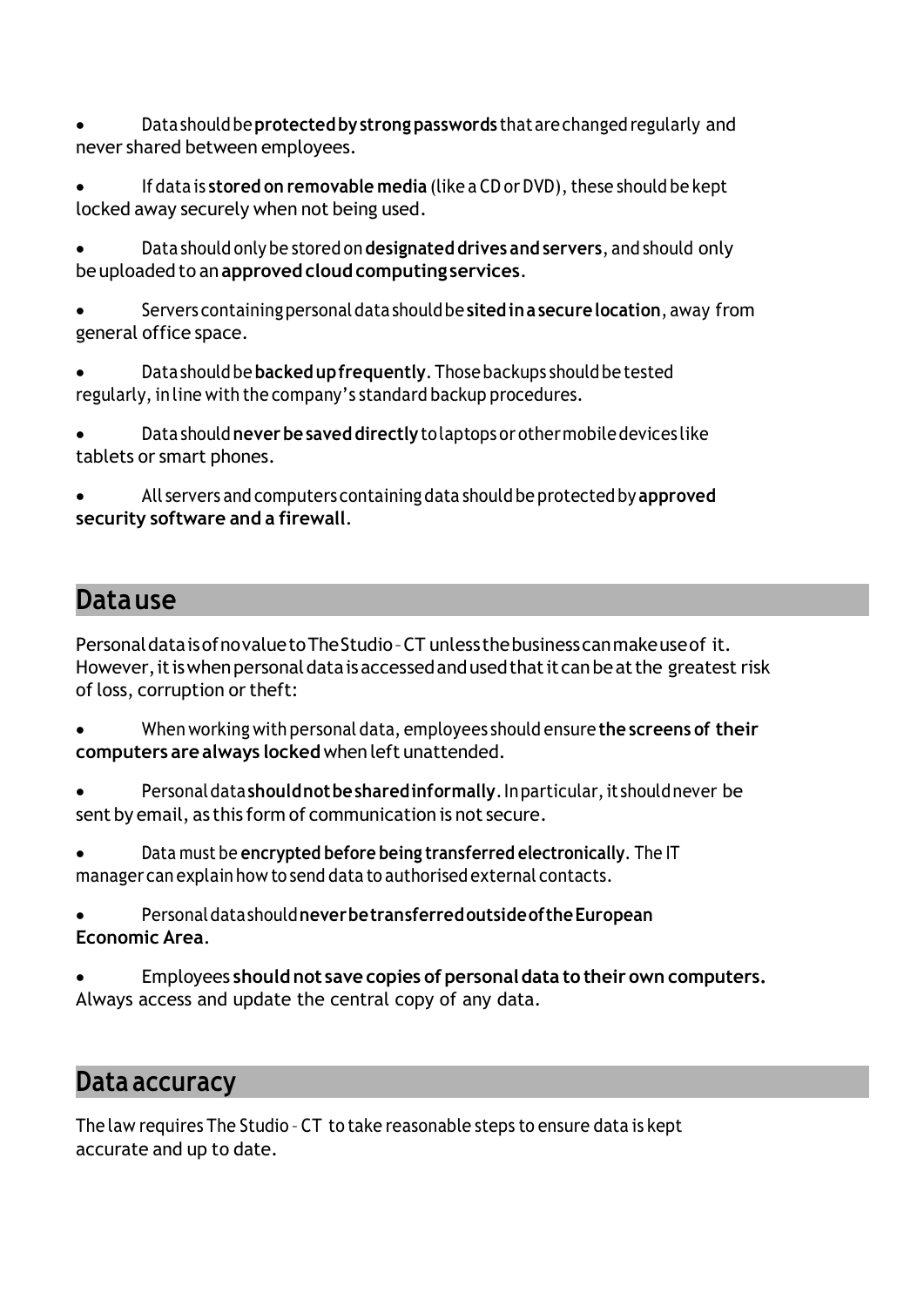The more important it is that the personal data is accurate, the greater the effort [The Studio - CT should put into ensuring its accuracy.

It is the responsibility of all employees who work with data to take reasonable steps to ensure it is kept as accurate and up to date as possible.

• Datawill be held in**as fewplacesasnecessary**. Staff should not create any unnecessary additional data sets.

• Staffshould**takeeveryopportunitytoensuredataisupdated.**Forinstance, by confirming a customer's details when they call.

• TheStudio–CT willmakeit**easyfordatasubjects toupdatethe information** The Studio - CT holds about them. For instance, via the company website.

• Data should be **updated as inaccuracies are discovered**. For instance, if a customer can no longer be reached on their stored telephone number, it should be removed from the database.

• Itis themarketingmanager's responsibilitytoensure**marketingdatabases are checkedagainstindustrysuppressionfiles**every sixmonths.

#### **Subject access requests**

All individuals who are the subject of personal data held by The Studio – CT are entitled to:

- Ask what information the company holds about them and why.
- Ask **how to gain access** to it.
- Be informed **how to keep it up to date.**
- Be informed how the company is **meeting its data protection obligations**.

If an individual contacts the company requesting this information, this is called a subject access request.

Subject access requests from individuals should be made by email, addressed to the data controller at [email address]. The data controller can supply a standard request form, although individuals do not have to use this.

Individualswill becharged£10per subjectaccess request.Thedatacontrollerwill aim to provide the relevant data within 14 days.

Thedatacontrollerwill alwaysverify theidentity ofanyonemakinga subjectaccess request before handing over any information.